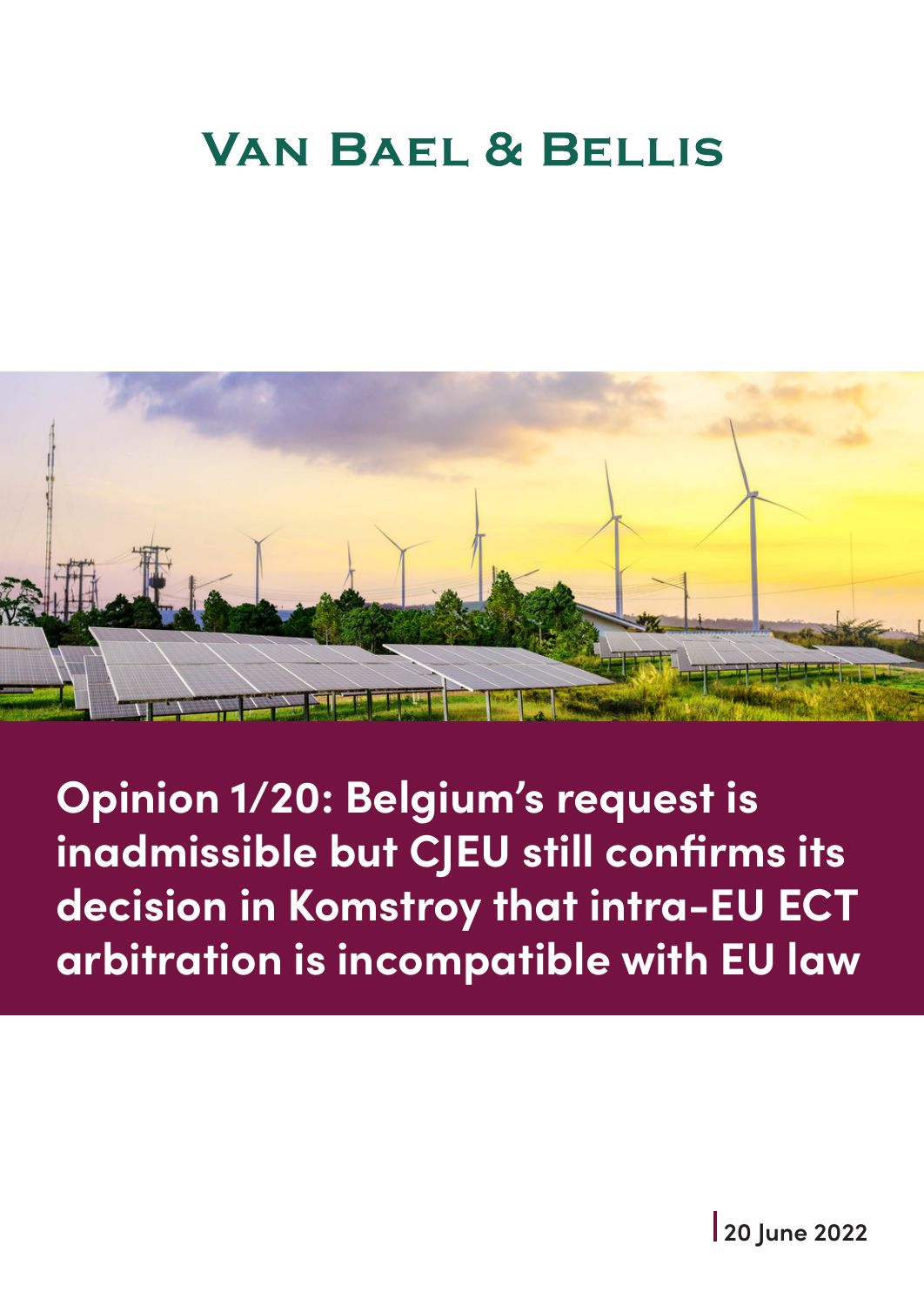## **VAN BAEL & BELLIS**

**On 16 June 2022, the Court of Justice of the European Union ("CJEU") published [Opinion 1/20](https://curia.europa.eu/juris/document/document.jsf?text=&docid=260993&pageIndex=0&doclang=en&mode=lst&dir=&occ=first&part=1&cid=3184590), concluding that Belgium's request for an opinion on the draft modernised Energy Charter Treaty's ("ECT") compatibility with EU law is inadmissible. The Court's Opinion was in response to Belgium's request for an opinion submitted on 2 December 2020, in which Belgium had asked whether the draft modernised ECT is compatible with EU law.**

**Although refusing to opine directly on Belgium's questions, the Court highlighted that it had already answered the question of the compatibility of Article 26 of the ECT with European Union ("EU") law in disputes between investors of one EU Member State and another EU Member State ("intra-EU disputes"). In doing so, the CJEU effectively confirmed its earlier judgment in Case C-741/19,** *[Republic of Moldova v. Komstroy LLC](https://curia.europa.eu/juris/document/document.jsf;jsessionid=2BFB56B1AD7F906558B750412512E102?text=&docid=245528&pageIndex=0&doclang=en&mode=lst&dir=&occ=first&part=1&cid=5438875)* **(see our client alert [here](https://www.vbb.com/insights/trade-and-customs/case-c-74119-the-cjeu-decides-that-intra-eu-ect-arbitration-is-incompatible-with-eu-law-and-interprets-the-definition-of-investment-in-the-ect)) which had – even if as an** *obiter dictum* **– expressly dealt with the arbitration provisions in the ECT as currently in force.**

#### **Background**

In May 2020, the European Commission, having been given a Council mandate to negotiate a modernised ECT, published its [text proposal](https://trade.ec.europa.eu/doclib/docs/2020/may/tradoc_158754.pdf) for a modernised draft of the treaty.

In its proposal, the European Commission proposed, *inter alia*, to modify Article 26 of the ECT, which deals with the settlement of disputes between an investor and a Contracting State to the ECT (investor-State dispute settlement or "ISDS"). However, the [topics](https://www.energychartertreaty.org/modernisation-of-the-treaty/) for negotiations between the ECT Contracting Parties for the modernisation of the ECT do not include amendments to the dispute resolution mechanism in Article 26 of the ECT.

Article 218(11) of the Treaty on the Functioning of the European Union ("TFEU") permits EU Member States and EU institutions to obtain the Opinion of the CJEU on the compatibility of an envisaged international agreement with the EU Treaties. In accordance with that provision, in December 2020, Belgium asked the CJEU for an Opinion on the following questions which had arisen as a result of the draft modernised ECT:

"*Is the draft modernised Energy Charter Treaty compatible with the Treaties, and in particular Article 19 TEU and Article 344 TFEU:*

- *i. so far as concerns Article 26 of that agreement, if that article may be interpreted as allowing the intra-EU application of the dispute settlement mechanism?*
- *ii. in so far as, if Article 26 of that agreement were to be interpreted as allowing the intra-EU application of the dispute settlement mechanism, that agreement does not lay down a specific, express rule or an explicit disconnection clause, in particular in the definitions of investment and investor in Article 1 of the envisaged agreement, providing for the nonapplicability of the general mechanism of Article 26 between the Member States?"*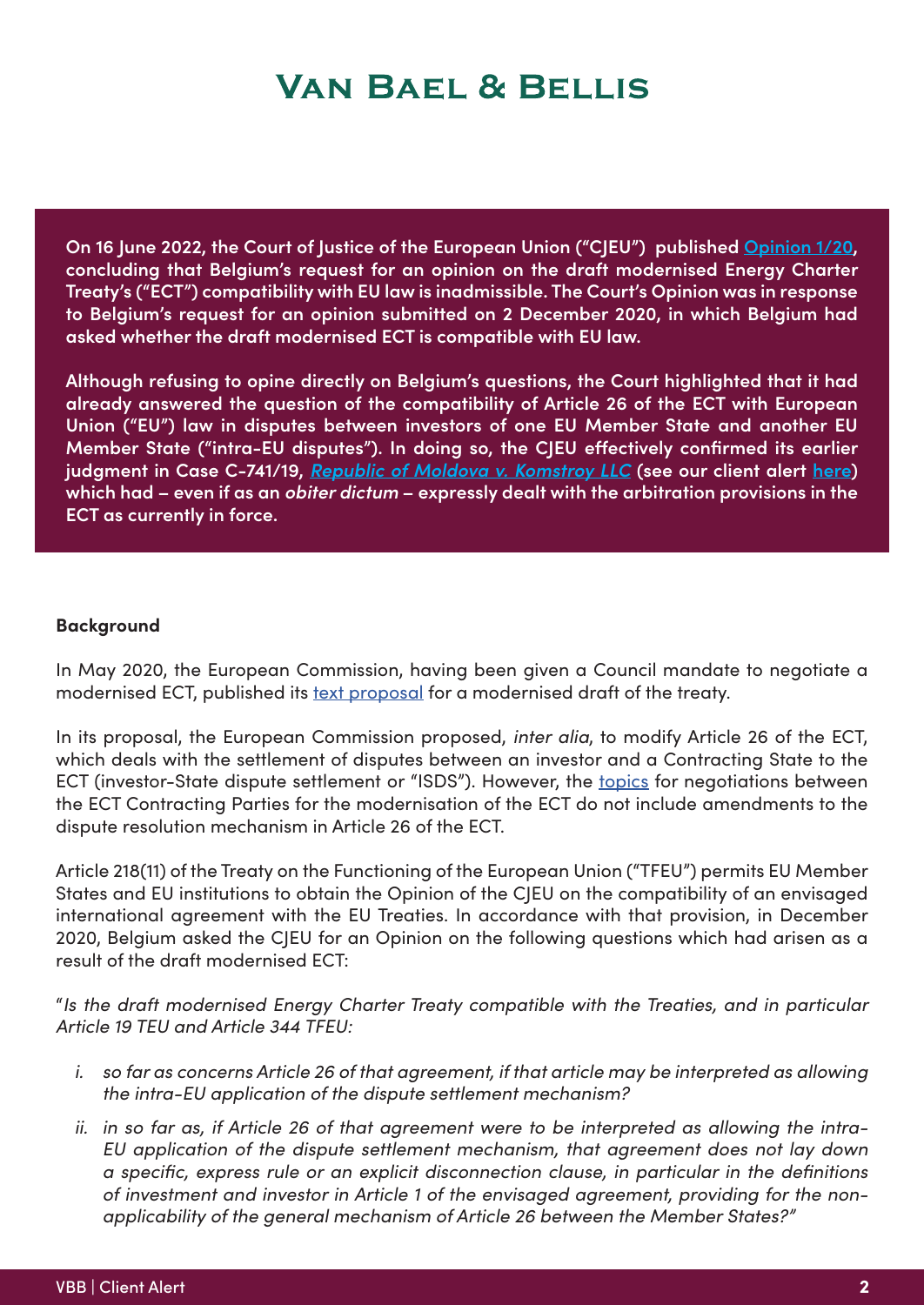The CJEU had already dealt expressly with the compatibility of arbitration in intra-EU disputes in its 2018 judgment in Case C-284/16 *Achmea* (see our [client alert](https://www.vbb.com/media/Insights_News/VBB-Client-Alert-ECJ-delivers-judgment-in-Achmea-13.03.2018.pdf)) and appeared to answer the same question on the compatibility of intra-EU arbitration under the ECT in the 2 September 2021 judgment in Case C-741/19 *Komstroy* (even if it was strictly obiter), which was issued after Belgium had already made its request for an Opinion. In both judgments, the CJEU took the view that intra-EU arbitration was incompatible with EU law, and in particular the principle of autonomy of EU law.

## **The request for an Opinion is inadmissible because there is insufficient information on the content of the draft modernised ECT**

The CJEU found that Belgium's request for an Opinion on the compatibility of the draft modernised ECT with EU law is inadmissible because the text of the draft modernised ECT was not available at the time the request was made.

The CJEU recalled that the purpose of the Article 218(11) TFEU procedure is to forestall any complications resulting from legal disputes concerning the compatibility of an international agreement with the EU Treaties. While noting that it is not a precondition for an Opinion of the CJEU under Article 218(11) of the TFEU that a final text has been agreed, the CJEU requires that the subject matter of the envisaged agreement is known, even if there is not yet full agreement on the exact text and a number of proposed alternatives are still under discussion. By contrast, where a request for an Opinion relates to the allocation of competences, the CJEU might be more inclined to issue an Opinion.

The CJEU explained that when the request for Opinion 1/20 was submitted, there was no document setting out the text of the draft modernised ECT as a whole or of the draft modernised Article 26 of the ECT. The CJEU considered it possible that Article 26 of the ECT might be amended. Hence the content of Article 26 of the modernised ECT was not sufficiently clear at the time the request was made.

The CJEU added that no modernised text for Article 1 of the ECT (relating to the definition of the concepts "investment" and "investor" which are relevant to the scope of the disputes to be settled under Article 26 of the ECT) has been adopted and, in any case, the impact of amendments to Article 1 on the dispute settlement mechanism could not be assessed if the rules governing the dispute resolution mechanism are uncertain.

The CJEU thus concluded that "[i]*n the light of those uncertainties, the Court does not have sufficient*  information on the content and, more particularly, on the scope of Article 26 which will appear in *the modernised ECT*".

## **The CJEU confirms that intra-EU arbitration proceedings under Article 26 of the ECT are incompatible with EU law**

The CJEU in Opinion 1/20 unequivocally confirmed that it has already ruled that Article 26(2)(c) of the ECT does not apply to intra-EU disputes.

Most EU Member States (with the exception of Hungary) considered that the CJEU should issue an opinion under Article 218(11) TFEU to "*eliminate any ambiguity in the interpretation of Article 26 of the ECT*". According to those Member States, this is especially relevant because (i) not all EU Member States interpret Article 26 of the ECT as not applying to intra-EU disputes and (ii) tribunals constituted in ECT intra-EU arbitration cases systematically refuse to find that they have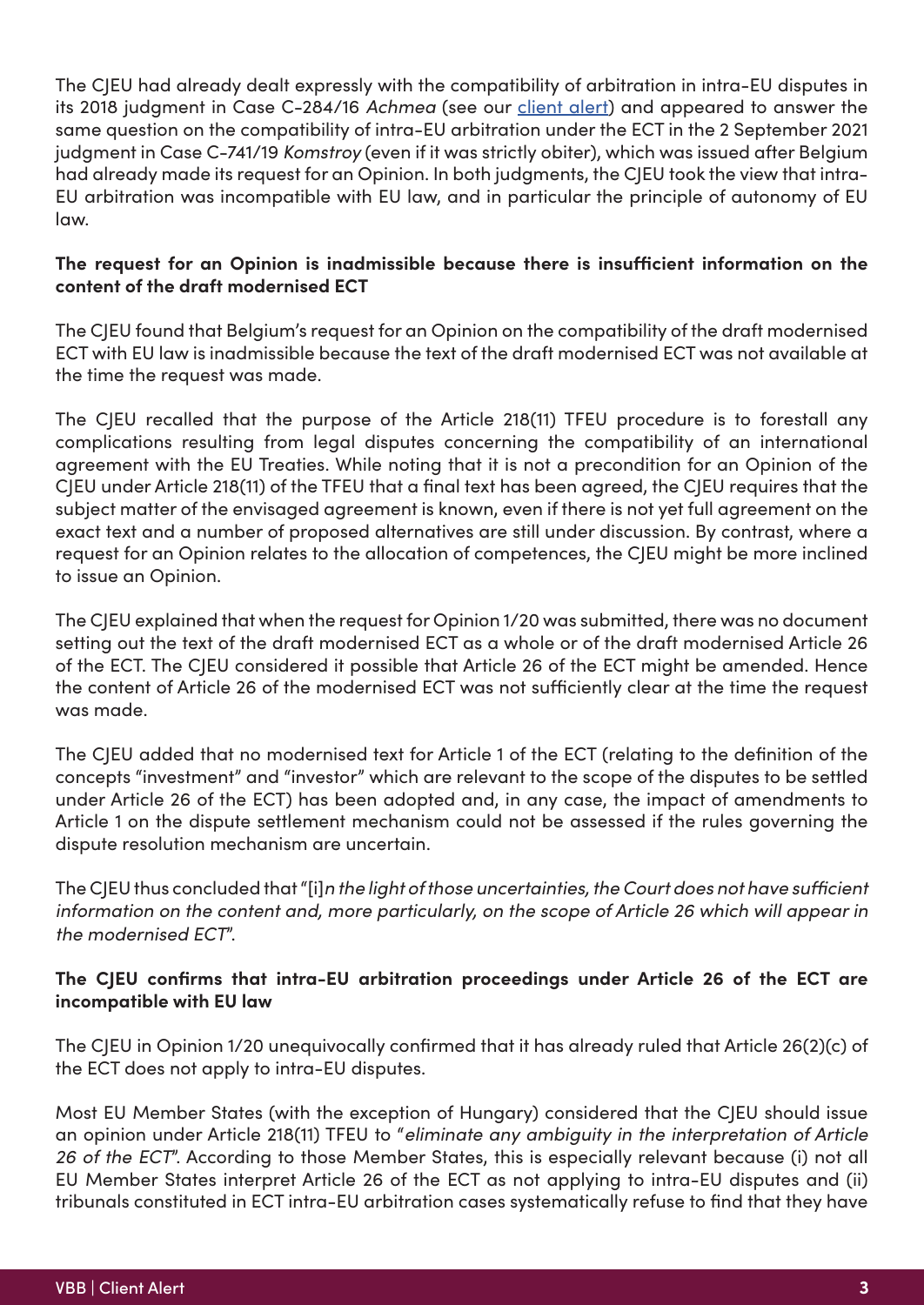no jurisdiction.

The CJEU disagreed. It simply confirmed its earlier judgment in *Komstroy*. In any event, according to the CJEU, an Article 218 TFEU Opinion procedure is not the appropriate context for solving those issues raised by most EU Member States. In essence, that procedure is designed to prevent complications prior to the conclusion of an international agreement, not to address problems relating to the application a provision of an agreement that is already in force.

## **Conclusions and commentary**

Opinion 1/20 is unlikely to advance the debate either as to the level of intra-EU investment protection currently available under the ECT or as to prospects for reform of the ECT.

By declaring the request for an Opinion to be inadmissible, the CJEU declined to provide either any further guidance as to the incompatibility of Article 26 of the ECT with EU law (beyond confirming *Komstroy*) or any new guidance as to how the incompatibility of Article 26 of the ECT with EU law could be resolved by amending the text. The CJEU's position seems to be that it is for the negotiators to decide on amendments, if any, and that then the CJEU may consider the matter.

Negotiations for the modernisation of the ECT still continue and with the  $14<sup>th</sup>$  negotiation round having concluded earlier this month it has already been agreed that informal consultations will continue before a meeting on 23 June 2022 to prepare a further meeting of the Energy Charter Conference for an agreement in principle on 24 June 2022. Whether that agreement in principle will be achieved within this time frame is another question. The continued absence of an agreement risks the EU abandoning its attempts at reform and may result in the EU withdrawing from the ECT (as repeatedly demanded by a number of EU Member States).